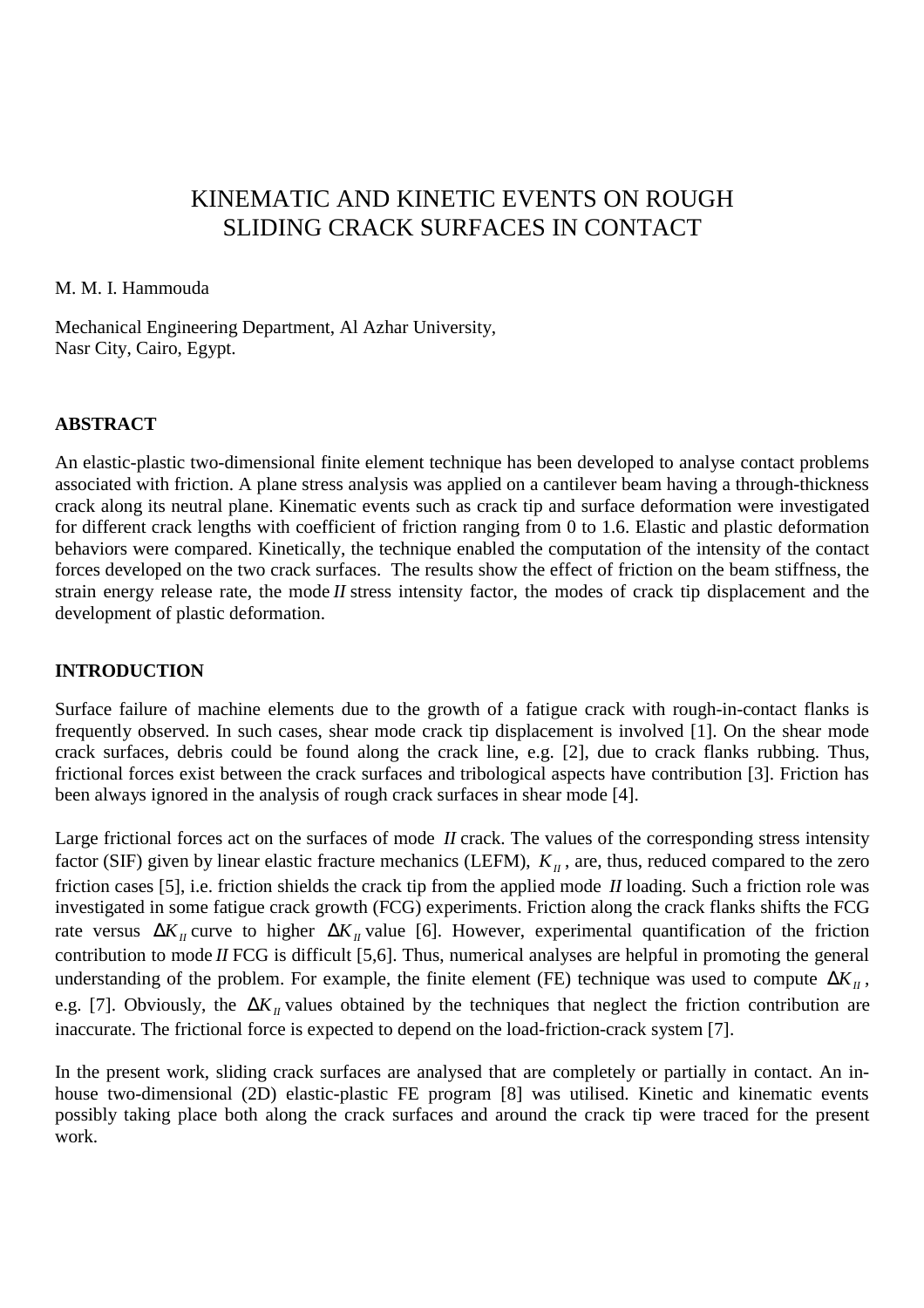#### **NUMERICAL WORK**

A 2D body was considered having a curved crack with rough surfaces that were to be in contact on externally loading the body. The crack surfaces were allowed to move apart and to slide in plane. The body was assumed idealised for FE stress analysis with the sliding contact crack surfaces having identical nodal points with different numbers. A system of algebraic equations was generated in the well-known matrix form

$$
[K] \cdot [u] = [Q] \tag{1}
$$

This equation was modified [8] such that its exactness and  $[K]$  symmetry were ensured. The analysis started with initial undeformed body externally loaded by a sufficiently low *dP* value such that the resulting deformation was slight. The modified equation was iteratively solved for the displacement vector and the internal forces acting at the nodal points along the crack surfaces. The unknown forces between the crack surfaces were all initially assumed zero. In the iteration process, a maximum percentage error of 2% was allowed. In case of having the component of the force acting at a pair of contact nodes along the normal direction to the crack line be of a negative value, the corresponding nodes were allowed to move apart. The geometry of the deformed beam was the input geometry to the proceeding load increment. Thus, deformation, internal force and stress fields were traced in both the elastic and the plastic loading regimes.

The analysis was applied on a horizontal cantilever beam cracked along its span through its centroidal plane, see Fig.1 (a). The beam had the dimensions of span,  $L = 70$  mm, depth,  $T = 1$  mm and height,  $H = 20$  *mm*. Twelve cracks of different lengths were individually analysed with the coefficient of friction  $\mu = 0$ , 0.4, 0.8, 1.2 and 1.6. A 2D plane-stress elastic-plastic previously developed FE analysis [8] was performed. The material properties were: elasticity modulus,  $E = 206 GPa$ , Poisson's ratio,  $v = 0.3$ , yield stress  $= 350$  *MPa* and strain hardening exponent  $= 0.2$ .



 **Fig. 1 The analysed cracked beam (a) General geometry ; (b) Schematic showing a general position of the deformed beam**

The idealisations had 1064 triangular elements with a range of 1170 to 1214 degrees of freedom according to the crack length. A concentrated downward vertical load was applied at the top point of the free end. The analysis started with horizontal straight crack surfaces assumingly in contact. Fig.1 (b) shows a schematic of a general position of the deformed beam. Due to the displacement of the contact nodal points along the local tangential direction of the crack surface, nodal contact position was disturbed. A necessary modification was assumed by bringing each two nodal points previously in contact to their mid-position. To compute the slope of the tangent at a node, a circular arc was fitted for every three consecutive nodes on the crack line. When contact at a pair of contact nodes was abandoned, the last computation step was repeated with the new condition. The load increment in the elastic regime was  $10 N$ , i.e. less than 5.5% of the load required to have the first element just plastically deformed within the beam having the longest smooth crack surfaces. In the plastic regime, the load increment was adjusted to have only one further plastic element.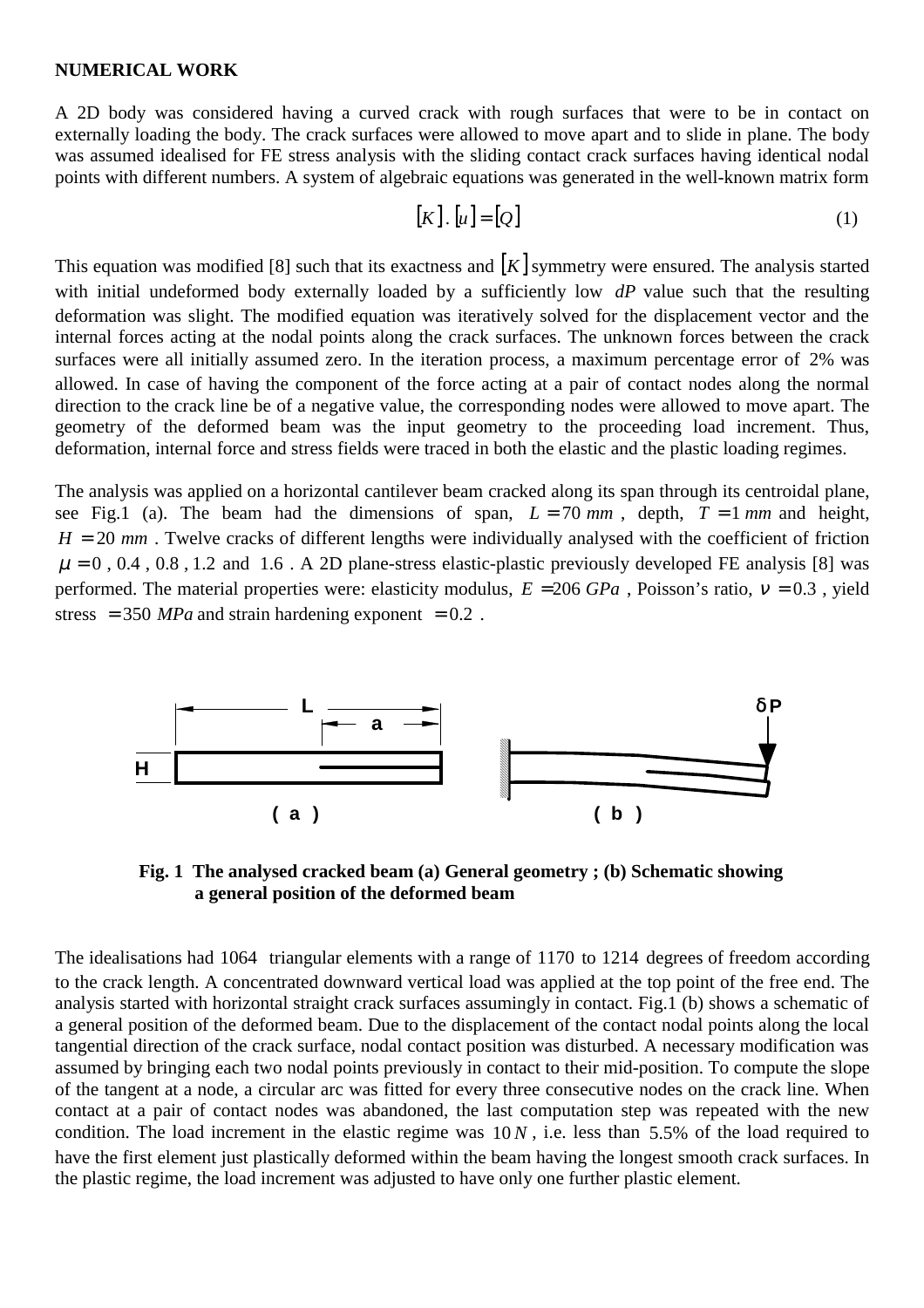#### **RESULTS AND DISCUSSION**

The vertical displacement of the loaded node, *w* , plotted against the applied load, *P* , for different crackfriction systems indicated that roughness of the crack surface lead to a stiffer beam. For the same *w* , *P* increased with increasing  $\mu$  and/or decreasing a. In the case of  $\mu = 0$ , the beam stiffness was found generally decreasing with *a*. There was a crack length for each  $\mu$  value below which the stiffness of the BEAM was not affected. Such a length increased with increasing  $\mu$ .

There is an energy loss due to both cracking and crack surface roughness. The results relevant to the effect of  $\mu$  on the variation of strain energy in the elastic regime due to cracking,  $\Delta U$ , showed clearly the fact that part of the input energy was consumed in resisting the friction along the crack contact surfaces. Qualitatively, it is both well known and intuitively obvious that crack surface friction reduces the strain energy release rate, *G*. Quantitatively, *G* could be computed for  $a_L$ ,  $=a/L$ ,  $\pi$  0.5 by partially differentiating  $\Delta U$  per unit thickness with respect to *a*. The mode *II* stress intensity factor,  $K_{II}$ , was, then, computed, i.e.  $K_{II}^2 = EG$  in the plane stress state. Fig. 2 shows a comparison of the only solution found in the literature for the present application due to Pook [9] and the present FE solution for smooth crack surfaces. The figure exhibits a maximum difference of 20%. However, the solution due to Pook [9] is approximate. There is an appreciable agreement in the short crack regime.



**Fig. 2 Comparison of the present SIF solution and the solution due to Pook [9]**

There was a crack length dependent on the value of  $\mu$  below which the crack tip was completely shielded. The friction forces act along the mating crack surfaces. With respect to the crack flanks, those forces are eccentric thereby they generate normal axial forces and bending moment acting on each flank. This lead to a corresponding increase in the stress-strain field induced within the beam. Thus, an increase in  $\mu$  caused a completely shielded longer crack. The effect of  $\mu$  is to lower *G* for a specific crack at a given value of deflection. In terms of  $K_{II}$ , Fig.3 clarifies the influence of loading-friction-crack system on  $K_{II}/K_{II}$ . In this case,  $K_{II} = K_{II}$  when  $\mu = 0$ .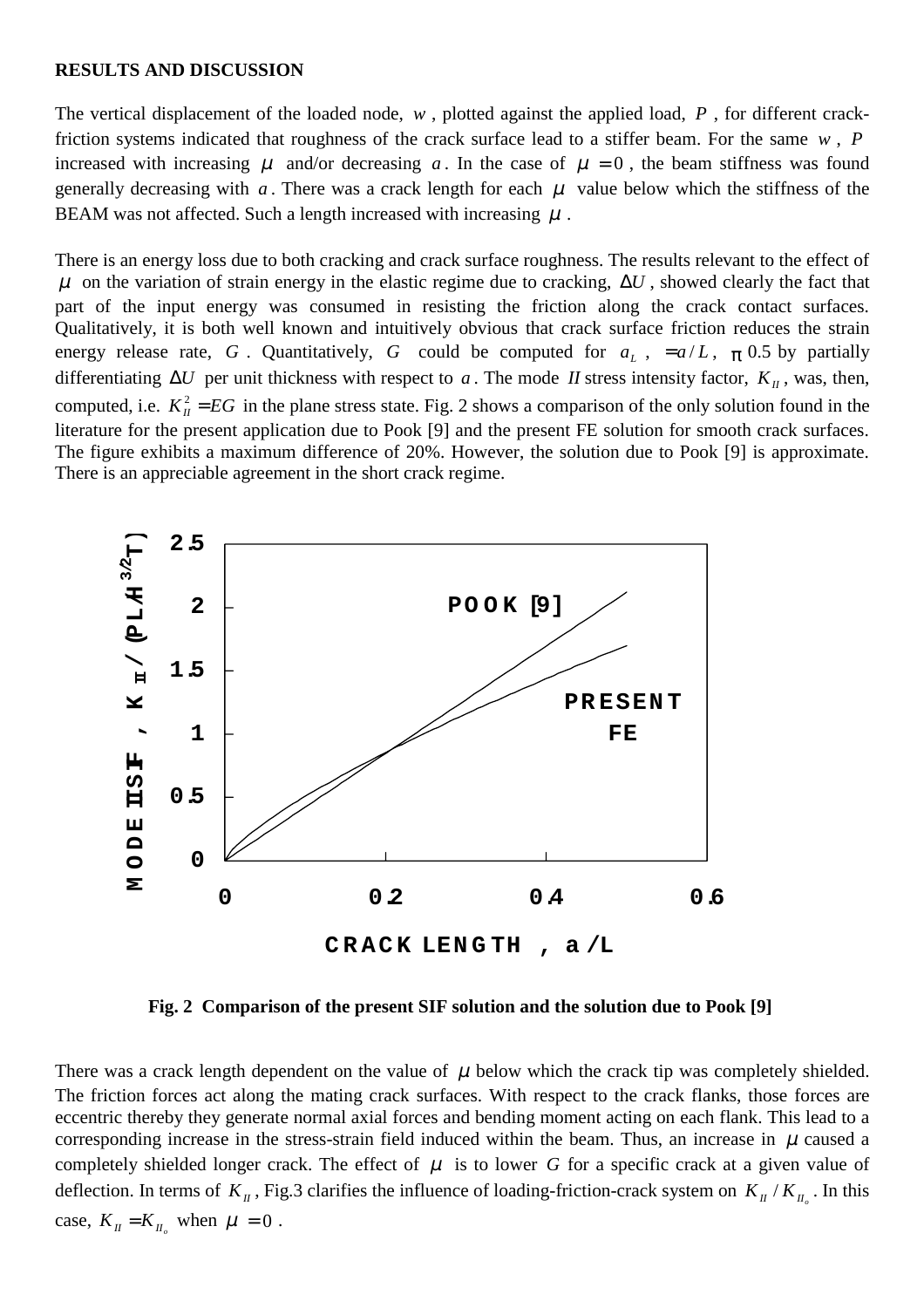The present FE results showed that the crack surfaces behind the crack tip were opened allowing the simultaneous operation of both mode I and mode II crack tip displacement. The extent of such separation of crack surfaces is shown in Fig. 4 for some crack-load-friction systems analysed in the present work. The length of the opened crack surfaces increased with an increase in both a and  $P$  and also with decreasing  $\mu$ . As *P* increased, the local opening along the crack surfaces was, generally, found increasing with an increase in the ratio of the opening and the relative tangential displacements of the two crack surfaces measured at the node just behind the crack tip.



 **Fig. 3 Mode II SIF for different crack-friction systems**



**Fig. 4 Separation of the crack surfaces for different crack-load-friction systems**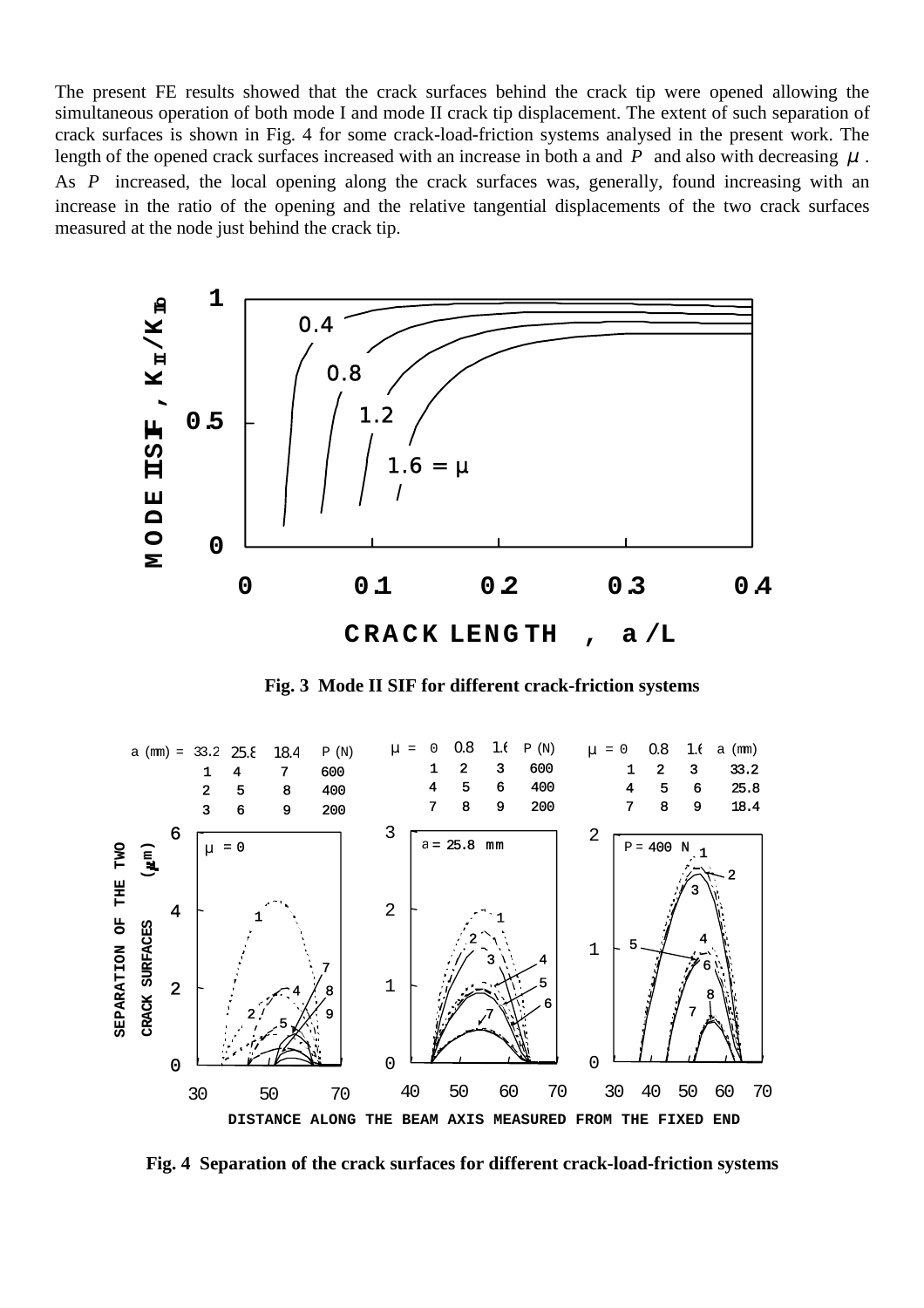For a short crack at a small load, the crack surfaces were completely closed. When *P* increased in this case, the sliding displacement of the upper crack surface at the beam free end towards the crack tip relative to the underneath lower crack surface increased. To have this type of deformation continuously increased as *P* increased, the two nodes just behind the crack tip had to move apart. With increasing *, the crack tip* further opened and the contact of more adjacent was released. Thus, the site of maximum crack opening displacement was found shifted away from the crack tip as *P* increased. That deformation pattern was pronounced as a increased as well as  $\mu$  decreased. For example, the relative sliding displacement at the free end was 0.05*mm* whilst the maximum opening displacement behind the crack tip was 0.31 *mm* in the case of  $\mu = 0$ ,  $a = 40.5$  *mm* and  $P = 871N$ .

In Fig.5 is a plot showing the intensity of the force normal to the deflected surfaces,  $f$ , in  $N / mm<sup>2</sup>$  for different crack-load-friction systems. The value of *f* continuously decreased from the highest value at the crack mouth along the crack surfaces towards the crack tip and vanished when the two crack surfaces commenced to displace apart. For a certain crack-friction system, the local value of *f* increased as *P* increased. For the same load-friction system, increases in a lead to an increase in *f* near the crack mouth and a decrease in *f* near the crack tip. The ratio of the resultant of such distributed forces and *P* was approximately constant for the same crack length independent of  $P$  and changed from about 0.35 for very short cracks to about 0.55 for long cracks. For all the analysed crack-load systems, the effect of  $\mu$  on both *f* and its resultant was insignificant.



## **Fig. 5 Intensity of normal forces acting on the crack surfaces for different crack-load friction systems**

The shear deformation,  $\phi$ , accommodated at the crack tip was indicated by the change in the angle measured between two perpendicular crack tip lines originally marked ahead of that tip such that one of them coincided with the undeformed crack surfaces. A typical result is presented in Fig.6 (a) for the case of  $a = 40.5$  *mm*,  $P = 650N$  and  $\mu = 0$ . In that figure, the deformation-taking place for the two crack surfaces near the crack tip is hardly illustrated. The relative magnification used for the local horizontal displacement in Fig.6 (b) enabled the clarification of the variation of the geometry of the deformed lines for different crack-load-friction systems. As expected,  $\phi$  increased with the increase in *P*, *a* and  $\mu$ . However, the influence of  $\mu$  was found insignificant. It is clear that the separation of the two crack surfaces due to the applied load has an effect on the crack tip shear deformation.

Fig.7 depicts the development of the monotonic plasticity within the beam for different load-crack-friction systems. Plastic deformation commenced in the un-cracked beam at the two upper and lower outer surface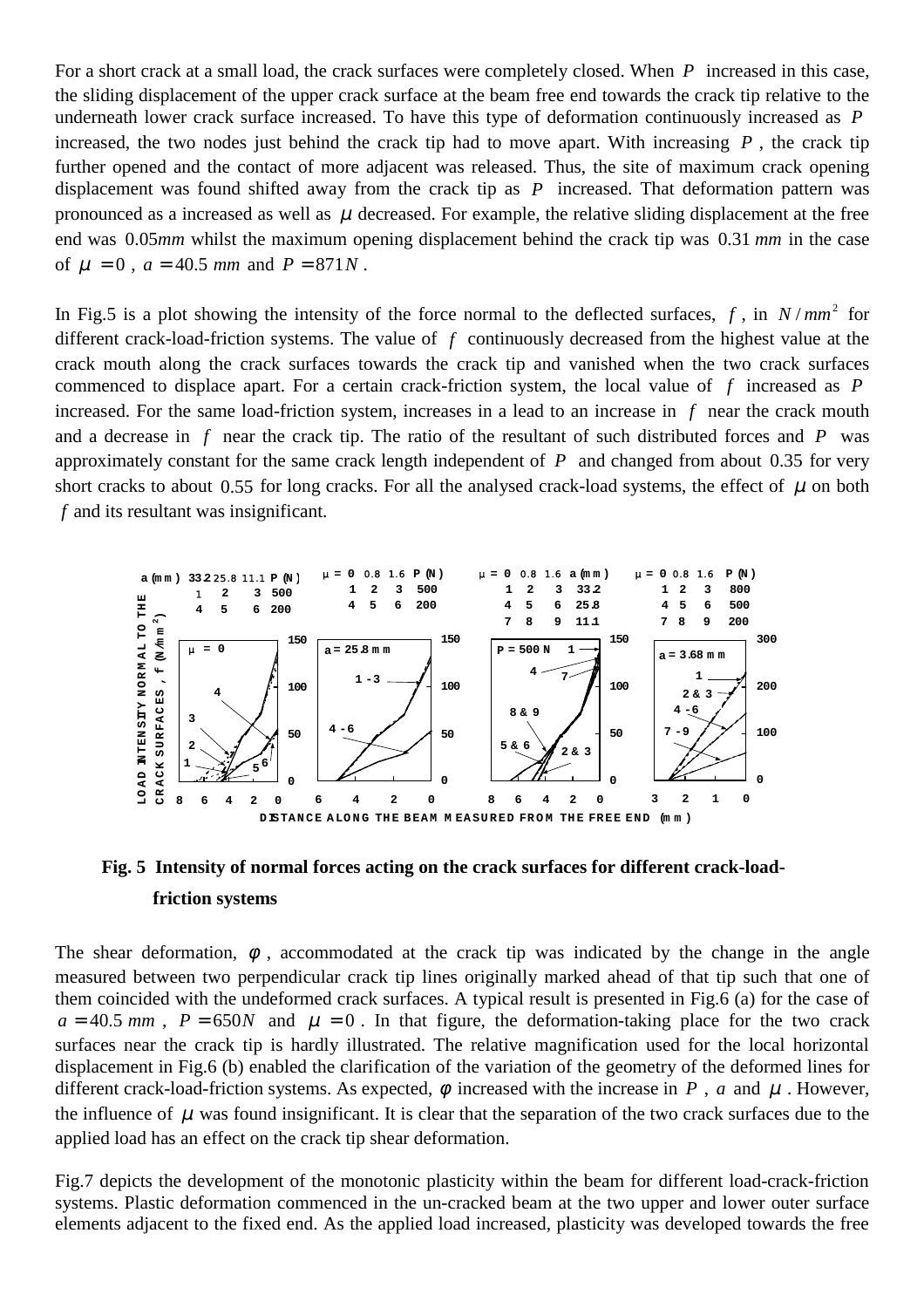end and the centre line of the beam with a higher development rate along the former direction. With load increase, the upper and lower plastic zones met to continue the plasticity development with a lagging central front. Irrespective of the value of m, the beam with a short crack behaved in a very similar manner with no plastic deformation accommodated at the crack tip.

The behaviour was different in the case of a longer crack. The first plastic deformation took place at one of the crack tip elements at a load decreasing with a. The progress of the plastically deformed zone within the loaded beam was as follows. While the plastic zone was growing around the crack tip, two plastic zones were formed adjacent to the fixed end behaving in a similar manner as those found in the case of the uncracked beam. Plasticity development continued with loading to have two further plastic zones formed at the two outer surfaces of the beam just above and below the crack tip. The two latter zones joined the crack tip plastic zone first followed by joining the fixed end plastic zones. At a sufficiently high load, the above plastic zones joined to have one front progressing. Generally, friction retarded the development of plasticity.



 **Fig. 6 Crack tip shear deformation for different crack-load-friction systems**

In service, crack surface friction changes as repeated sliding takes place. One would expect the surface to become progressively smoother as wear and abrasion takes place, thus, reducing the effective coefficient of friction. Furthermore, if liquids are present, the friction may be reduced.

Both halves of the cracked part of the analysed beam were eccentrically subjected to the frictional forces. Thus, the height of the beam, *H* , should have a contribution on the influence of friction. One would expect that an increase in  $H$  has a qualitatively similar effect as increasing  $\mu$ .